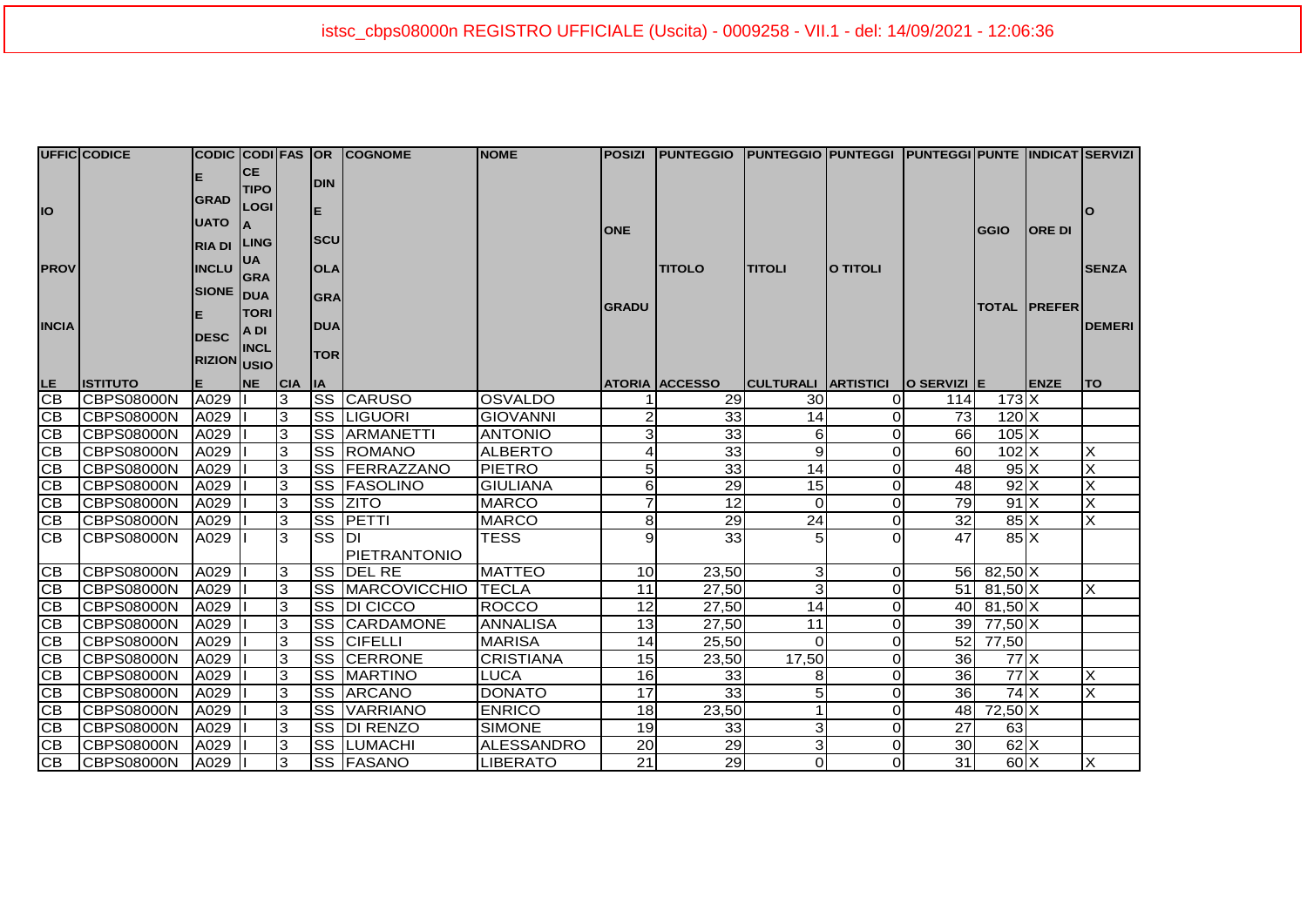| <b>CB</b>       | CBPS08000N        | A029    | 3              |                        | <b>SS PUNTILLO</b>   | KEVIN               | 22              | 12,50           | 14             | $\overline{0}$ | 33 <sup>1</sup> | 59,50 X                      |                         |
|-----------------|-------------------|---------|----------------|------------------------|----------------------|---------------------|-----------------|-----------------|----------------|----------------|-----------------|------------------------------|-------------------------|
| $\overline{CB}$ | CBPS08000N        | A029    | 3              | SS                     | PATAVINO             | <b>MATTEO</b>       | 23              | 26,50           | 3              | $\Omega$       | 29              | $58,50$ X                    | IX                      |
| СB              | CBPS08000N        | A029    | 3              | SS                     | COLAGIOVANNI         | <b>ANTONIO</b>      | $\overline{24}$ | 29              | 10             | $\Omega$       | 19              | $58$ $X$                     | $\overline{\mathsf{x}}$ |
| СB              | CBPS08000N        | A029    | 3              | <b>SS</b>              | <b>DI CRISTOFARO</b> | <b>ANTONELLA</b>    | $\overline{25}$ | 33              | 9              | $\overline{O}$ | $\overline{13}$ | $55\overline{\times}$        |                         |
| CB              | CBPS08000N        | A029    | 3              | SS                     | <b>IPETTA</b>        | <b>LUIGI</b>        | 26              | 33              | 7,50           | $\overline{O}$ | 13              | $53,50$ X                    |                         |
| <b>CB</b>       | CBPS08000N        | A029    | ာ              | $\overline{\text{ss}}$ | FIORILLO             | <b>ALESSIA</b>      | $\overline{27}$ | 18              |                | $\overline{O}$ | $\overline{30}$ | $52$ $X$                     | X                       |
| CB              | CBPS08000N        | A029    | 3              | SS                     | BORGHETTI            | <b>MARCO</b>        | 28              | 33              | 0              | $\overline{O}$ | 18              | $51$ $X$                     |                         |
| СB              | <b>CBPS08000N</b> | A029    | $\overline{3}$ | SS                     | <b>D'ALESSANDRO</b>  | <b>CARMELA</b>      | 29              | 21,50           | 0              | $\Omega$       | 28              | $49,50$ X                    | ×                       |
| <b>CB</b>       | CBPS08000N        | A029    | $\overline{3}$ | SS                     | <b>SBRIGLIA</b>      | <b>GIOVANNA</b>     | 30              | 23,50           | 8              | $\Omega$       | 18              | $49,50$ X                    | $\overline{\mathsf{x}}$ |
| <b>CB</b>       | CBPS08000N        | A029    | 3              | SS                     | <b>DEL CORPO</b>     | <b>GIANLUIGI</b>    | $\overline{31}$ | 29              | 6,50           | $\Omega$       | 13              | 48,50                        |                         |
| <b>CB</b>       | CBPS08000N        | A029    | 3              | SS                     | FATICA               | <b>JESSICA</b>      | 32              | 29              | 11,50          | $\Omega$       |                 | $47,50$ X                    | X                       |
| <b>CB</b>       | CBPS08000N        | A029    | $\overline{3}$ | SS                     | CONCETTINI           | <b>SIMONA PIA</b>   | 33              | 23,50           | 3              | $\Omega$       | 18              | $44,50$ X                    |                         |
| <b>CB</b>       | CBPS08000N        | A029    | $\overline{3}$ | SS                     | MONGELLA             | <b>ALESSANDRA</b>   | 34              | 18              | $\overline{2}$ | $\overline{0}$ | 24              | 44                           |                         |
| <b>CB</b>       | CBPS08000N        | A029    | 3              | SS                     | <b>CICCOTELLI</b>    | <b>FLORINDA</b>     | 35              | $\overline{21}$ | 4,50           | $\Omega$       | 18              | $43,50$ X                    | X                       |
| CB              | CBPS08000N        | A029    | 3              | SS                     | <b>STORTO</b>        | <b>SILVANO</b>      | 36              | 15,50           | 0              | $\Omega$       | 27              | $42,50\overline{\mathrm{X}}$ |                         |
| <b>CB</b>       | <b>CBPS08000N</b> | A029    | 3              | SS                     | <b>BUONINCONTRI</b>  | <b>STEFANIA</b>     | $\overline{37}$ | 12,50           | 8,50           | $\Omega$       | $\overline{18}$ | 39                           | $\times$                |
|                 |                   |         |                |                        |                      | <b>ROSARIA</b>      |                 |                 |                |                |                 |                              |                         |
| IСB             | CBPS08000N        | A029    | 3              |                        | SS D'ALOIA           | <b>FRANCESCA</b>    | 38              | 21              | 12             | $\Omega$       | 4               | 37                           | X                       |
| <b>CB</b>       | <b>CBPS08000N</b> | A029    | ادی            |                        | <b>SS IIAVASILE</b>  | <b>SONIA</b>        | 39              | 33              | $\Omega$       | $\overline{O}$ | 4               | $\overline{37}$              |                         |
| CВ              | CBPS08000N        | A029    | 3              |                        | <b>SS FANTONE</b>    | ALESSANDRO          | 40              | 33              | 2,50           | $\overline{0}$ | 1               | 36,50                        |                         |
| СB              | CBPS08000N        | A029    | 3              | SS                     | <b>IAMMATTEO</b>     | <b>ROBERTO</b>      | 41              | 33              | 3              | $\overline{O}$ | $\Omega$        | 36                           |                         |
| <b>CB</b>       | CBPS08000N        | A029    | 3              | SS                     | <b>BARBIERO</b>      | <b>DANIELA</b>      | 42              | 23,50           | $\Omega$       | $\Omega$       | 12              | 35,50                        | X                       |
| <b>CB</b>       | <b>CBPS08000N</b> | A029    | ာ              | $\overline{\text{ss}}$ | <b>TESTA</b>         | <b>DANIELE</b>      | 43              | 29              | 0,50           | $\overline{O}$ | 6               | 35,50                        |                         |
| СB              | CBPS08000N        | A029    | 3              | SS                     | <b>VARANESE</b>      | <b>ANTONIO</b>      | 44              | $\overline{22}$ | 0,50           | $\overline{0}$ | 12              | $34,50$ X                    |                         |
| <b>CB</b>       | CBPS08000N        | A029    | ာ              | SS                     | BONZAGNI             | <b>CHIARA</b>       | 45              | 23,50           | 0              | $\overline{0}$ | 11              | $34,50$ X                    |                         |
| CB              | CBPS08000N        | A029    | ဇာ             | SS                     | <b>PALLOTTA</b>      | <b>SABRINA</b>      | $\overline{46}$ | 19,50           |                | $\Omega$       | 14              | 34,50                        |                         |
| <b>CB</b>       | <b>CBPS08000N</b> | A029    | 3              | SS                     | <b>TESTA</b>         | <b>GIANVINCENZO</b> | 47              | $\overline{29}$ | 5              | $\Omega$       | 0               | $34$ $X$                     |                         |
|                 |                   |         |                |                        |                      |                     |                 |                 |                |                |                 |                              |                         |
| <b>CB</b>       | CBPS08000N        | A029    | $\overline{3}$ | SS                     | CAMPOPIANO           | <b>MICHELE</b>      | 48              | 33              |                | $\Omega$       | 0               | 34                           |                         |
| IСB             | CBPS08000N        | A029    | 3              | <b>SS</b>              | <b>IBARBATO</b>      | <b>PIERLUIGI</b>    | 49              | 33              | 0              | $\Omega$       | 0               | 33                           |                         |
| СB              | CBPS08000N        | A029    | 3              | SS                     | <b>NUGNES</b>        | <b>GIADA</b>        | 50              | 18              | 14             | $\overline{O}$ | 0               | 32                           |                         |
| СB              | CBPS08000N        | A029    | 3              | <b>SS</b>              | D'AMICO              | <b>SANDRO</b>       | $\overline{51}$ | 26,50           | 4,50           | $\overline{O}$ | 0               | $31 \times$                  | ΙX                      |
| <b>CB</b>       | CBPS08000N        | A029    | ာ              | $\overline{\text{ss}}$ | <b>CUSANO</b>        | <b>MARIO</b>        | $\overline{52}$ | 29              | 2              | $\overline{O}$ | $\Omega$        | 31                           |                         |
| <b>CB</b>       | CBPS08000N        | A029    | 3              | <b>SS</b>              | <b>ILEMMO</b>        | <b>MARIA</b>        | 53              | 23,50           |                | $\Omega$       | $\Omega$        | $30,50$ $\times$             |                         |
|                 |                   |         |                |                        |                      | <b>GIUSEPPINA</b>   |                 |                 |                |                |                 |                              |                         |
| ICB .           | ICBPS08000N       | A029 II | l3.            |                        | <b>SS ISERINO</b>    | <b>ELVIRA</b>       | 54              | 21              | 4.50           | ΟI             |                 | 5 30,50                      |                         |